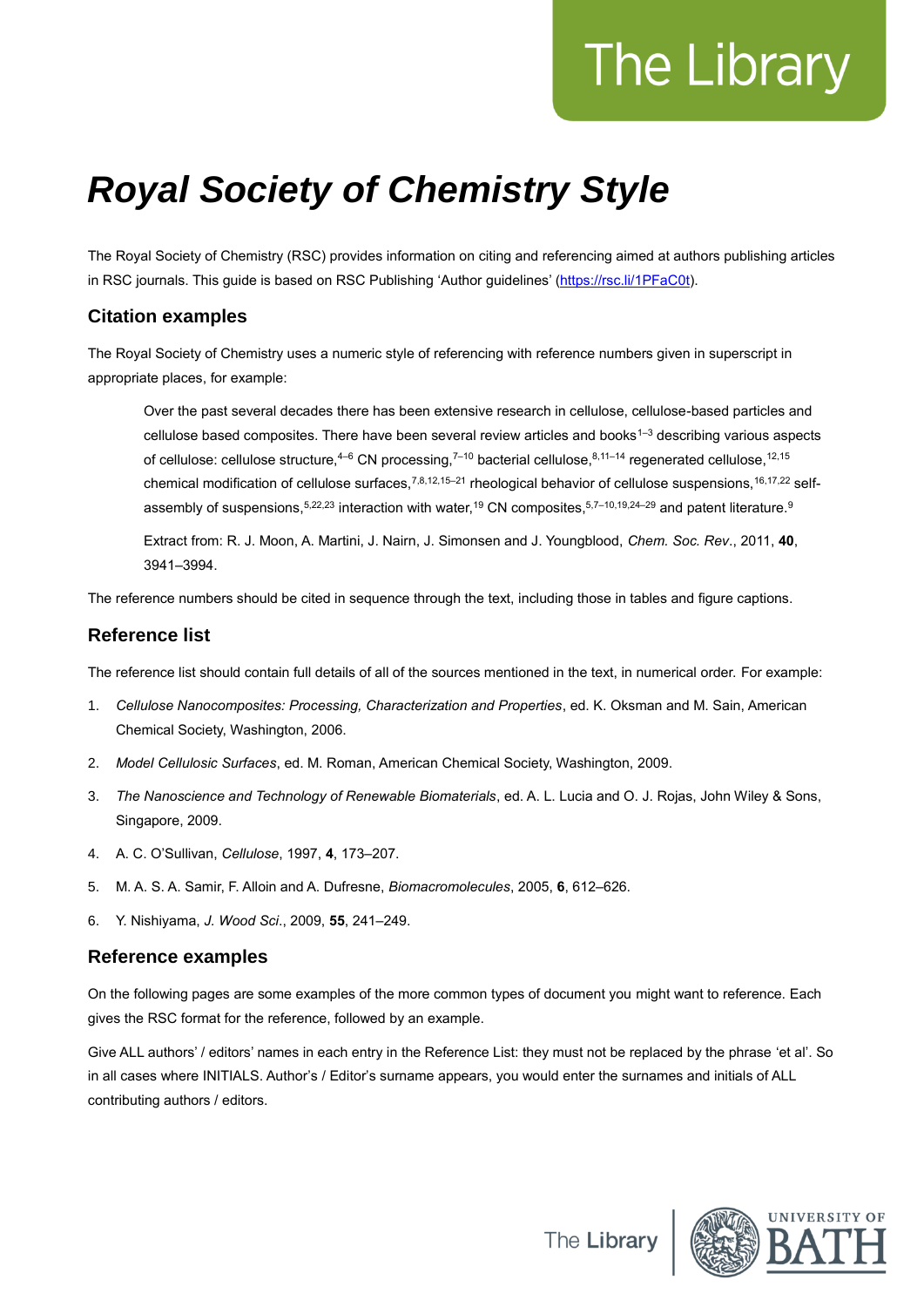# **Books**

INITIALS. Author's surname, *Title*, Publisher, Place of publication, Edition (if not the first), Year.

J. March, *Advanced Organic Chemistry*, Wiley, New York, 3rd edn.,1985.

#### **Book with editor(s) instead of author(s)**

*Title*, ed. INITIALS. Editor's surname, Publisher, Place of publication, Edition (if not the first), Year.

*CRC Handbook of Chemistry and Physics*, ed. W. M. Haynes and D. R. Lide, CRC Press, Boca Raton, 92nd edn., 2011.

#### **Book with corporate author**

Corporate author, *Title*, Publisher, Place of publication, Edition (if not the first), Year.

International Energy Agency, *Offshore Renewable Energy: Accelerating the Deployment of Offshore Wind, Tidal, and Wave Technologies*, Earthscan, Abingdon, 2012.

#### **Book usually known by its title (no authors/editors)**

*Title*, Publisher, Place of publication, Edition (if not the first), Year.

*British National Formulary: BNF 62*, BMJ/Pharmaceutical Press, London, 2011.

#### **Book chapter (where chapters have individual authors)**

INITIALS. Author of chapter's surname, in *Title of book*, ed. (if applicable) INITIALS, Surname of author/editor of book, Publisher, Place of publication, Edition (if not the first), Year, Chapter, Chapter pages.

J. Barker, in *Catalyst Deactivation*, ed. B. Delmon and C. Froment, Elsevier, Amsterdam, 2nd edn., 1987, vol. 1, ch. 4, pp. 253–255.

#### **Journal articles**

#### *Use this format for PDF or HTML versions of print journals.*

Journal titles are given in abbreviated form using the style defined in Chemical Abstracts Service Source Index (CASSI): [http://cassi.cas.org/.](http://cassi.cas.org/) If you cannot find an abbreviation for a journal, and if it is not obvious how the title should be abbreviated, reference the full title.

INITIALS. Author's surname, *Title of journal* (abbreviated), Year, **Volume number**, Pages.

S. J. Eichhorn, A. Dufresne, M. Aranguren, N. E. Marcovich, J. R. Capadona, S. J. Rowan, C. Weder, W. Thielemans, M. Roman, S. Renneckar, W. Gindl, S. Veigel, J. Keckes, H. Yano, K. Abe, M. Nogi, A. N. Nakagaito, A. Mangalam, J. Simonsen, A. S. Benight, A. Bismarck, L. A. Berglund and T. Peijs, *J. Mater. Sci*., 2010, **45**, 1–33.

For published material where page numbers are not yet known, articles should be cited by DOI (Digital Object Identifier).

T. J. Hebden, R. R. Schrock, M. K. Takase and P. Müller, *Chem. Commun*., 2012, DOI: 10.1039/C2CC17634C.

For material accepted for publication, but not yet published, the following form is used:

A. R. Jones, *Angew. Chem*., in press.

For material submitted for publication but not yet accepted the following form is used:

A. R. Jones, *Angew. Chem*., submitted.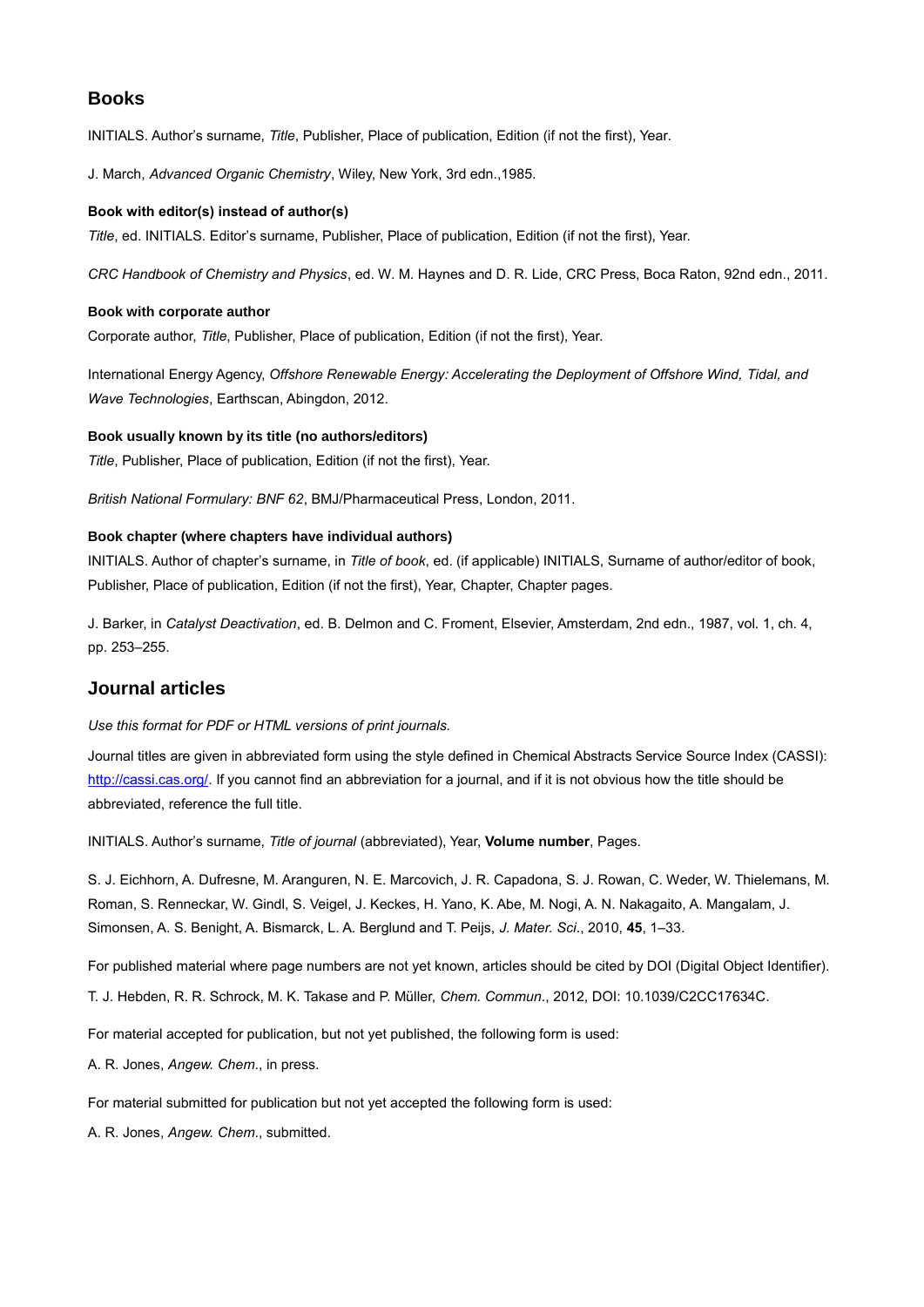# **Website**

Title of webpage, URL, (access date).

Please note the most important information to include is the URL and the date accessed.

The Merck Index Online, [https://www.rsc.org/Merck-Index/monograph/m2111/aspirin,](https://www.rsc.org/Merck-Index/monograph/m2111/aspirin) (accessed October 2013).

ChemSpider, [http://www.chemspider.com/Chemical-Structure.1906.html,](http://www.chemspider.com/Chemical-Structure.1906.html) (accessed June 2011).

# **Material presented at meetings**

#### **Conference paper (when proceedings have a named editor)**

INITIALS. Author of paper's surname, in *Title of conference proceedings*, ed. INITIALS. Surname of editor of proceedings, Publisher, Place of publication, Year, Pages of paper.

S. Pullen, in *Proceedings of the International Conference in Sustainability in Energy and Buildings (SEB'09),* ed. R. J. Howlett, L. C. Jain and S. H. Lee, Springer, Brighton and Hove, 2009, pp. 325–337.

**Conference paper (when proceedings have no named editor or are part of a major series)** INITIALS. Author of paper's surname, *Title of conference proceedings*, Publisher, Place of publication, Year.

H. C. Freeman, *Proceedings of the 21st International Conference on Coordination Chemistry*, Toulouse, 1980.

For material presented at a meeting, congress or before a Society, etc., but not published, the following form is used:

A. R. Jones, presented in part at the 28th Congress of the International Union of Pure and Applied Chemistry, Vancouver, August, 1981.

# **Thesis / Dissertation**

INITIALS, Author's surname, Designation type, Name of institution, Year.

R. C. McKenna, PhD Thesis, University of Bath, 2009.

A. McMillen, MBA Dissertation, University of Bath, 2010.

# **Report**

INITIALS, Author's surname, *Title*, Department/Division Report number (if given), Publisher, Place of publication, Year.

R. A. Allen, D. B. Smith and J. E. Hiscott, *Radioisotope Data*, UKAEA Research Group Report AERE-R 2938, H.M.S.O., London, 1961.

#### **Patent**

*Patent country (abbreviated)*, Patent number, Year.

*Br. Pat*., GB2448234, 2008

*US Pat*., US20100120727A1, 2010.

Please note that the format for patents has been adapted to match the output style in EndNote.